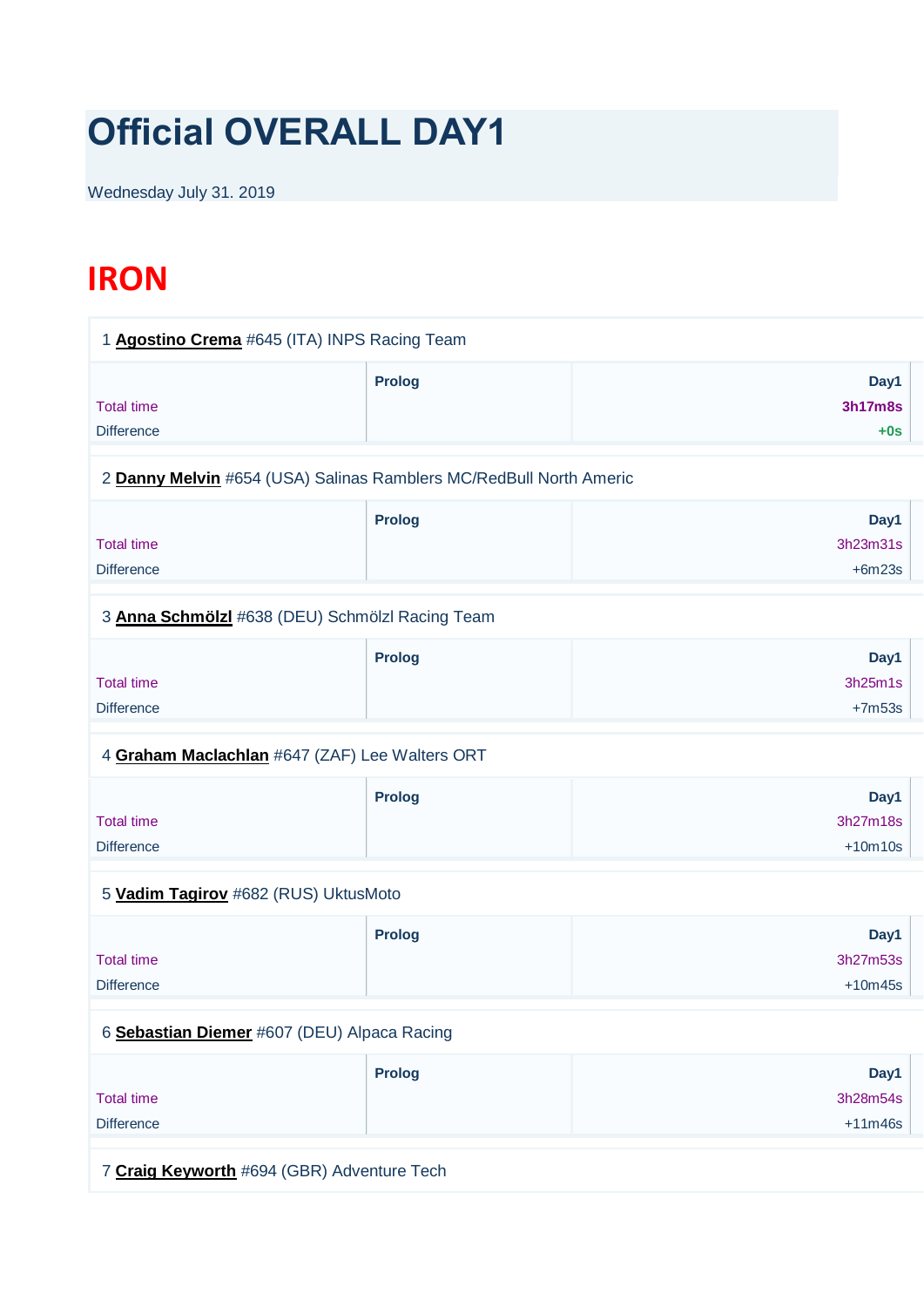| <b>Prolog</b>                                            |           |
|----------------------------------------------------------|-----------|
|                                                          | Day1      |
| <b>Total time</b>                                        | 3h30m41s  |
| <b>Difference</b>                                        | $+13m33s$ |
| 8 Eduardo Martinez Lopez #626 (MEX) Motozit Enduro team  |           |
| <b>Prolog</b>                                            | Day1      |
| <b>Total time</b>                                        | 3h31m19s  |
| <b>Difference</b>                                        | $+14m11s$ |
|                                                          |           |
| 9 Philipp Von Bülow #695 (DEU) Alpaca Racing             |           |
| <b>Prolog</b>                                            | Day1      |
| <b>Total time</b>                                        | 3h35m23s  |
| <b>Difference</b>                                        | $+18m15s$ |
|                                                          |           |
| 10 Tony Walch #614 (NZL)                                 |           |
| <b>Prolog</b>                                            | Day1      |
| <b>Total time</b>                                        | 3h36m5s   |
| <b>Difference</b>                                        | $+18m57s$ |
| 11 Renato Arredondo Ramos #608 (MEX) Motozit Enduro Team |           |
|                                                          |           |
| <b>Prolog</b>                                            | Day1      |
| <b>Total time</b>                                        | 3h36m17s  |
| <b>Difference</b>                                        | $+19m9s$  |
| 12 Oz Nehoray #600 (ISR) Nehoray Properties Israel       |           |
| <b>Prolog</b>                                            | Day1      |
| <b>Total time</b>                                        | 3h38m29s  |
| <b>Difference</b>                                        | $+21m21s$ |
|                                                          |           |
| 13 Mark Lucas #606 (USA) TheMotodoc.com                  |           |
| <b>Prolog</b>                                            | Day1      |
| <b>Total time</b>                                        | 3h38m37s  |
| <b>Difference</b>                                        | $+21m29s$ |
|                                                          |           |
| 14 Stefan Baer #657 (DEU)                                |           |
| <b>Prolog</b>                                            | Day1      |
|                                                          | 3h41m3s   |
| <b>Total time</b>                                        |           |
| <b>Difference</b>                                        | $+23m55s$ |

15 **[Alois Bachleitner](https://www.redbullromaniacs.com/for-competitors/profile/?e=rbr2019&b=693)** #693 (AUT) Mazda Bachleitner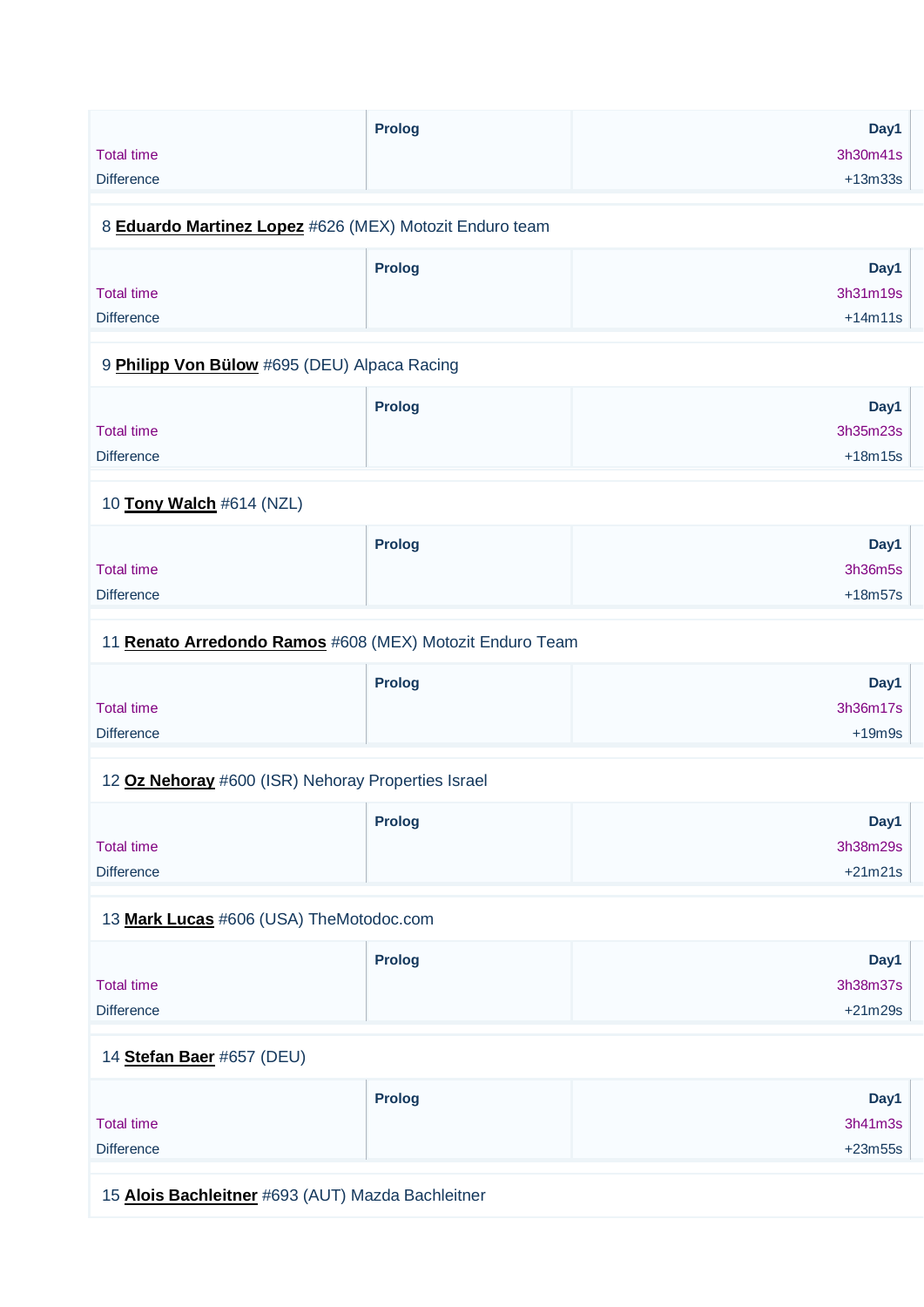|                   | <b>Prolog</b> | Day1      |
|-------------------|---------------|-----------|
| <b>Total time</b> |               | 3h41m43s  |
| <b>Difference</b> |               | $+24m35s$ |
|                   |               |           |

# 16 **[Matthias Kumpf](https://www.redbullromaniacs.com/for-competitors/profile/?e=rbr2019&b=632)** #632 (DEU) Sägewerk Kumpf

|                   | <b>Prolog</b> | Day1      |
|-------------------|---------------|-----------|
| <b>Total time</b> |               | 3h43m3s   |
| <b>Difference</b> |               | $+25m55s$ |

#### 17 **[Peter Urquhart](https://www.redbullromaniacs.com/for-competitors/profile/?e=rbr2019&b=629)** #629 (GBR) Highgrove Construction

|                   | <b>Prolog</b> | Day1      |
|-------------------|---------------|-----------|
| <b>Total time</b> |               | 3h43m46s  |
| <b>Difference</b> |               | $+26m38s$ |
|                   |               |           |

### 18 **[Branislav Rafaj](https://www.redbullromaniacs.com/for-competitors/profile/?e=rbr2019&b=636)** #636 (SVK) Arubiana / Bingo Restaurant

|                   | <b>Prolog</b> | Day1      |
|-------------------|---------------|-----------|
| <b>Total time</b> |               | 3h44m41s  |
| <b>Difference</b> |               | $+27m33s$ |
|                   |               |           |

#### 19 **[Alexander Büchl](https://www.redbullromaniacs.com/for-competitors/profile/?e=rbr2019&b=710)** #710 (DEU) Offroadzentrale Motorsport

|                   | <b>Prolog</b> | Day1      |
|-------------------|---------------|-----------|
| <b>Total time</b> |               | 3h45m21s  |
| <b>Difference</b> |               | $+28m13s$ |

#### 20 **[Sam Cave](https://www.redbullromaniacs.com/for-competitors/profile/?e=rbr2019&b=641)** #641 (GBR) Cave

|                   | <b>Prolog</b> | Day1      |
|-------------------|---------------|-----------|
| <b>Total time</b> |               | 3h47m44s  |
| <b>Difference</b> |               | $+30m36s$ |

# 21 **[Pierluigi Clini](https://www.redbullromaniacs.com/for-competitors/profile/?e=rbr2019&b=666)** #666 (BRA) Hard Team Brasil

|                   | <b>Prolog</b> | Day1      |
|-------------------|---------------|-----------|
| <b>Total time</b> |               | 3h48m2s   |
| <b>Difference</b> |               | $+30m54s$ |

#### 22 **[Raz Nehoray](https://www.redbullromaniacs.com/for-competitors/profile/?e=rbr2019&b=675)** #675 (ISR) Nehoray Properties Israel

|                   | <b>Prolog</b> | Day1     |
|-------------------|---------------|----------|
| Total time        |               | 3h48m12s |
| <b>Difference</b> |               | $+31m4s$ |

23 **[Lee Walters](https://www.redbullromaniacs.com/for-competitors/profile/?e=rbr2019&b=711)** #711 (GBR)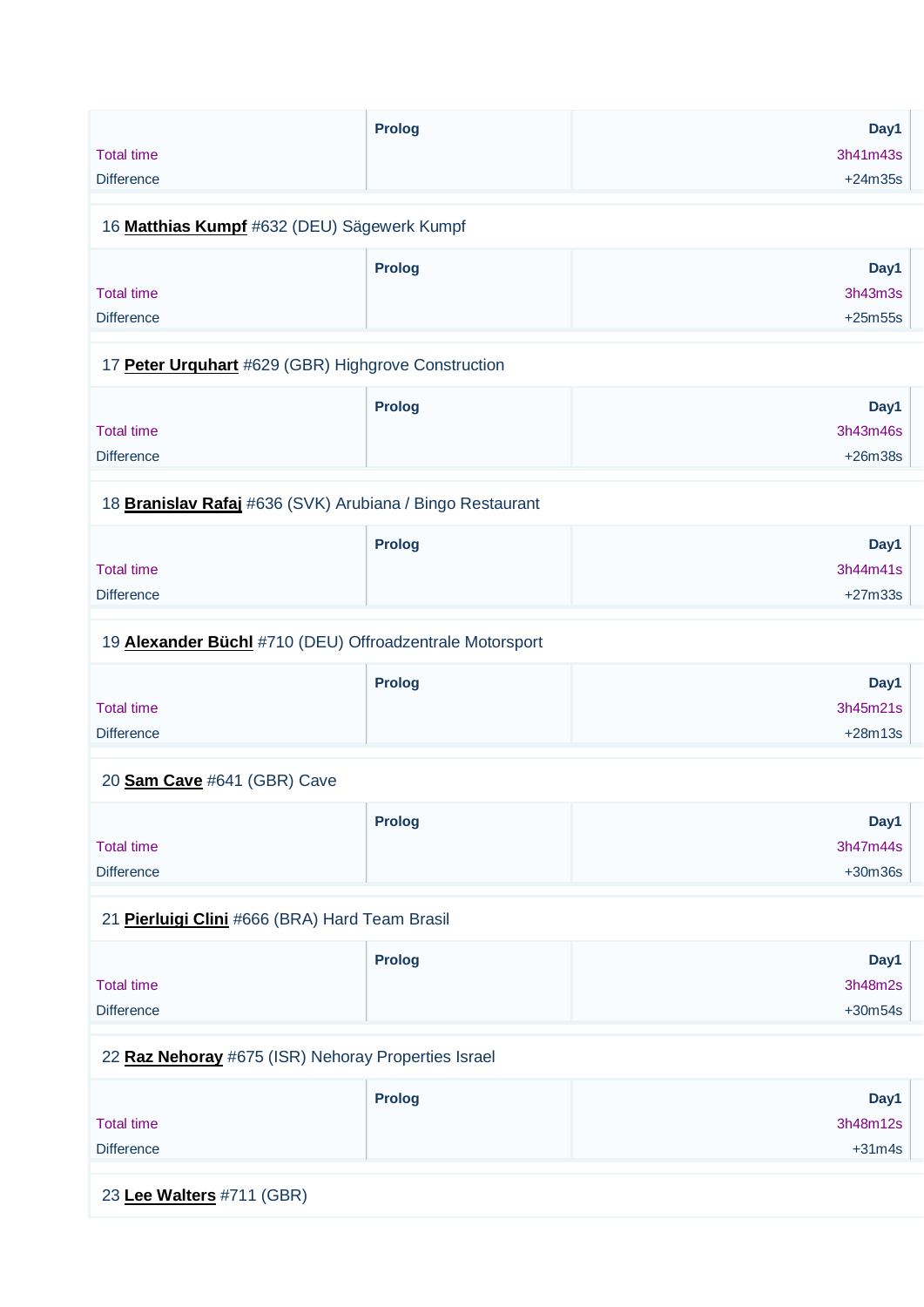| <b>Total time</b><br><b>Difference</b>                        | <b>Prolog</b> | Day1<br>3h48m43s<br>$+31m35s$ |
|---------------------------------------------------------------|---------------|-------------------------------|
| 24 Pavel Maltsev #658 (RUS) METEORIT ENDURO                   |               |                               |
| <b>Total time</b><br><b>Difference</b>                        | <b>Prolog</b> | Day1<br>3h50m49s<br>$+33m41s$ |
| 25 Mike Whitacker #637 (GBR) Team Ldg Treston Uk              |               |                               |
| <b>Total time</b><br><b>Difference</b>                        | <b>Prolog</b> | Day1<br>3h51m28s<br>$+34m20s$ |
| 26 Tom Simpson #689 (GBR)                                     |               |                               |
| <b>Total time</b><br><b>Difference</b>                        | <b>Prolog</b> | Day1<br>3h54m1s<br>+36m53s    |
| 27 Bevan Holmes #660 (NZL) Team NFI                           |               |                               |
| <b>Total time</b><br><b>Difference</b>                        | <b>Prolog</b> | Day1<br>3h55m9s<br>$+38m1s$   |
| 28 Carlos Cisneros #618 (MEX) Team Cisneros                   |               |                               |
| <b>Total time</b><br><b>Difference</b>                        | <b>Prolog</b> | Day1<br>3h55m50s<br>$+38m42s$ |
| 29 Jose Javier De Castro Perez #643 (ESP) Metacrilatos Burgos |               |                               |
| <b>Total time</b><br><b>Difference</b>                        | <b>Prolog</b> | Day1<br>3h56m12s<br>$+39m4s$  |
| 30 Aaron Mcfadzen #661 (AUS) Peter Stevens Motorcycles        |               |                               |
| <b>Total time</b><br><b>Difference</b>                        | <b>Prolog</b> | Day1<br>3h57m30s<br>$+40m22s$ |

31 **[Alexander Serbinov](https://www.redbullromaniacs.com/for-competitors/profile/?e=rbr2019&b=680)** #680 (RUS) INTAR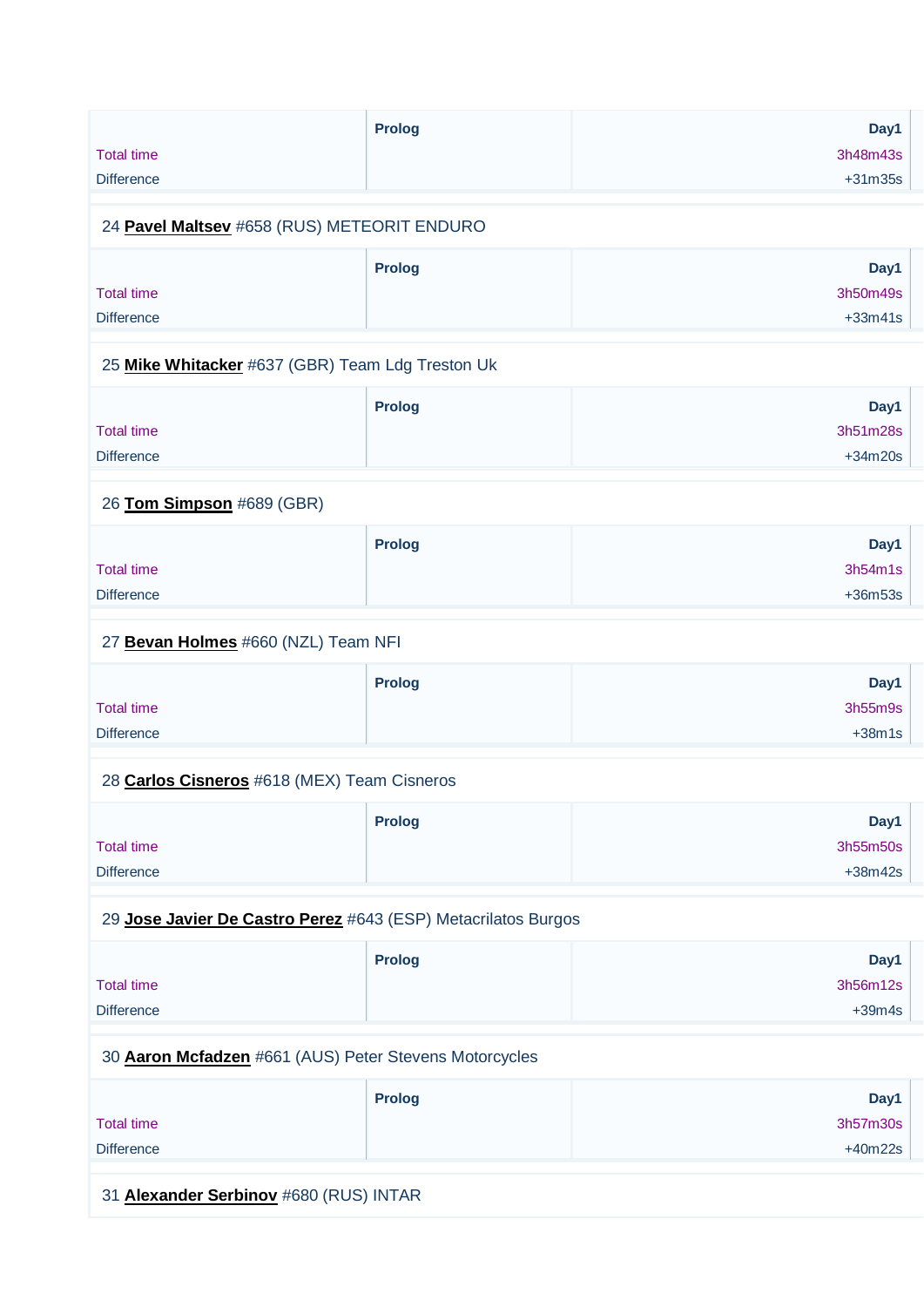|                   | <b>Prolog</b> | Day1      |
|-------------------|---------------|-----------|
| <b>Total time</b> |               | 4h2m39s   |
| <b>Difference</b> |               | $+45m31s$ |

#### 32 **[Rod Heald](https://www.redbullromaniacs.com/for-competitors/profile/?e=rbr2019&b=669)** #669 (GBR) Heald Ltd

|                   | <b>Prolog</b> | Day1      |
|-------------------|---------------|-----------|
| <b>Total time</b> |               | 4h3m32s   |
| <b>Difference</b> |               | $+46m24s$ |

#### 33 **[Armand Richard](https://www.redbullromaniacs.com/for-competitors/profile/?e=rbr2019&b=679)** #679 () Xtrem enduro

|                   | <b>Prolog</b> | Day1     |
|-------------------|---------------|----------|
| <b>Total time</b> |               | 4h5m13s  |
| <b>Difference</b> |               | $+48m5s$ |

#### 34 **[Anthony Lefrancois](https://www.redbullromaniacs.com/for-competitors/profile/?e=rbr2019&b=684)** #684 () Xtrem enduro

| <b>Prolog</b> | Day1      |
|---------------|-----------|
|               | 4h6m40s   |
|               | $+49m32s$ |
|               |           |

#### 35 **[Rory Jones](https://www.redbullromaniacs.com/for-competitors/profile/?e=rbr2019&b=651)** #651 (GBR) Lee Walters ORT /TRF Enduro Team

|                   | <b>Prolog</b> | Day1   |
|-------------------|---------------|--------|
| Total time        |               | 4h7m8s |
| <b>Difference</b> |               | $+50m$ |

#### 36 **[Moritz Müller](https://www.redbullromaniacs.com/for-competitors/profile/?e=rbr2019&b=631)** #631 (DEU) Racing Event Technik

|                   | <b>Prolog</b> | Day1      |
|-------------------|---------------|-----------|
| <b>Total time</b> |               | 4h7m48s   |
| <b>Difference</b> |               | $+50m40s$ |

# 37 **[Peter Schmölzl](https://www.redbullromaniacs.com/for-competitors/profile/?e=rbr2019&b=656)** #656 (DEU) Schmölzl Racing Team

|                   | <b>Prolog</b> | Day1     |
|-------------------|---------------|----------|
| Total time        |               | 4h13m13s |
| <b>Difference</b> |               | $+56m5s$ |

#### 38 **[Aaron Panozza](https://www.redbullromaniacs.com/for-competitors/profile/?e=rbr2019&b=652)** #652 (AUS) Aaron Panozza

|                   | <b>Prolog</b> | Day1     |
|-------------------|---------------|----------|
| <b>Total time</b> |               | 4h13m17s |
| <b>Difference</b> |               | $+56m9s$ |

39 **[Robert Schmidt](https://www.redbullromaniacs.com/for-competitors/profile/?e=rbr2019&b=709)** #709 (DEU) Racing Team Schmidt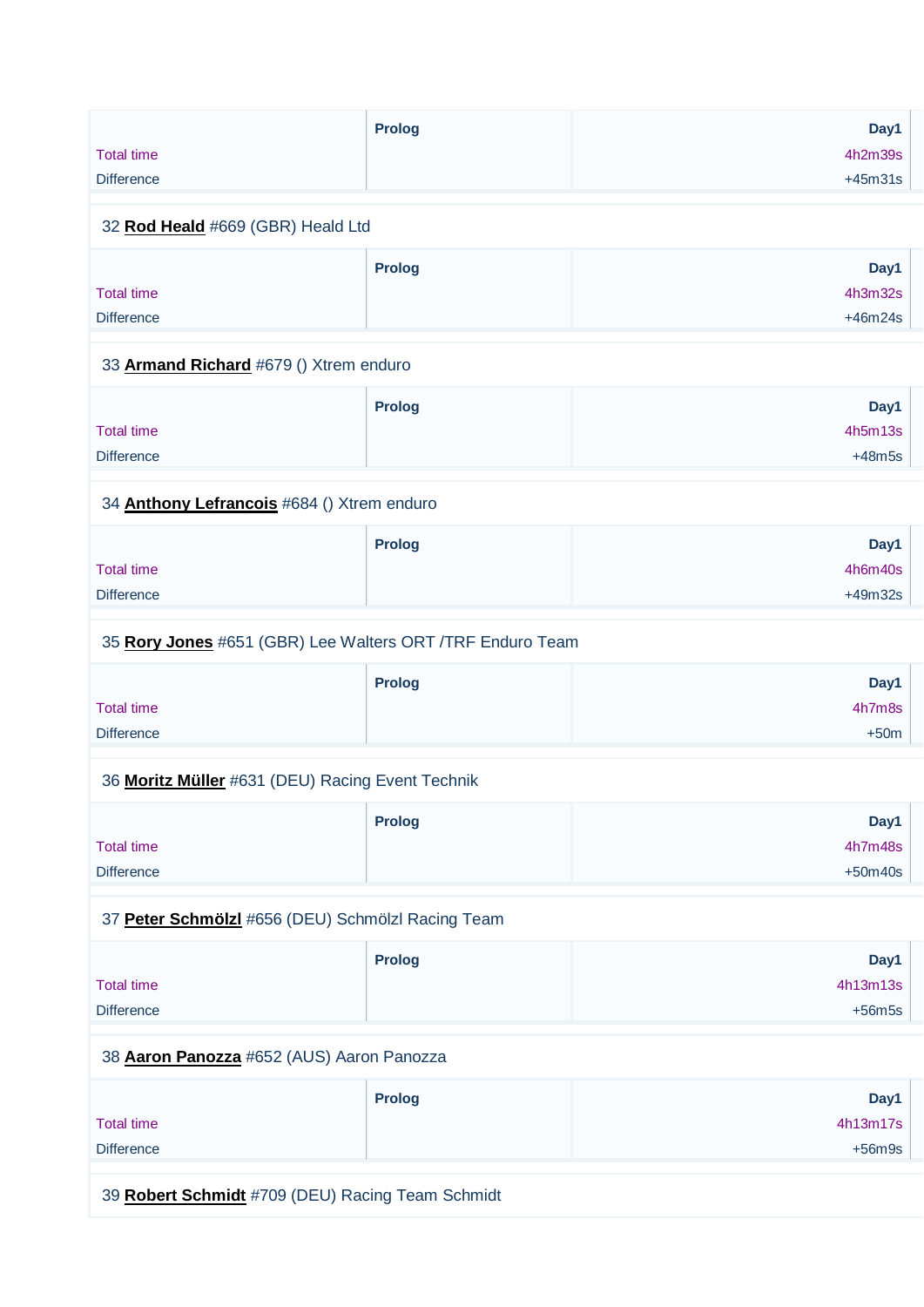| <b>Total time</b>                          | <b>Prolog</b>                                             | Day1<br>4h14m44s |
|--------------------------------------------|-----------------------------------------------------------|------------------|
| <b>Difference</b>                          |                                                           |                  |
|                                            |                                                           | $+57m36s$        |
|                                            | 40 Tomas Otto Portero Arfsten #686 (ESP) Team 200+        |                  |
|                                            | <b>Prolog</b>                                             | Day1             |
| <b>Total time</b>                          |                                                           | 4h17m48s         |
| <b>Difference</b>                          |                                                           | $+1h40s$         |
| 41 Andreas Nieder #613 (DEU) Nieder Racing |                                                           |                  |
|                                            | <b>Prolog</b>                                             | Day1             |
| <b>Total time</b>                          |                                                           | 4h18m23s         |
| <b>Difference</b>                          |                                                           | $+1h1m15s$       |
| 42 Lee Hutsby #688 (GBR)                   |                                                           |                  |
|                                            | <b>Prolog</b>                                             | Day1             |
| <b>Total time</b>                          |                                                           | 4h18m32s         |
| <b>Difference</b>                          |                                                           | $+1h1m24s$       |
| 43 Pedro Quiros #707 (CRI) Paradygm Firm   |                                                           |                  |
|                                            | <b>Prolog</b>                                             | Day1             |
| <b>Total time</b><br><b>Difference</b>     |                                                           | 4h19m6s          |
| 44 Aldo Canale #644 (ITA) RPM GARANTIE     |                                                           | $+1h1m58s$       |
|                                            | <b>Prolog</b>                                             | Day1             |
| <b>Total time</b>                          |                                                           | 4h20m13s         |
| <b>Difference</b>                          |                                                           | $+1h3m5s$        |
| 45 Robert Mercer #692 (USA)                |                                                           |                  |
|                                            |                                                           |                  |
| <b>Total time</b>                          | <b>Prolog</b>                                             | Day1<br>4h21m33s |
| <b>Difference</b>                          |                                                           | $+1h4m25s$       |
|                                            |                                                           |                  |
|                                            | 46 Ricardo Carrillo Sigler #653 (MEX) Motozit Enduro Team |                  |
|                                            | <b>Prolog</b>                                             | Day1             |
| <b>Total time</b>                          |                                                           | 4h21m40s         |
| <b>Difference</b>                          |                                                           | $+1h4m32s$       |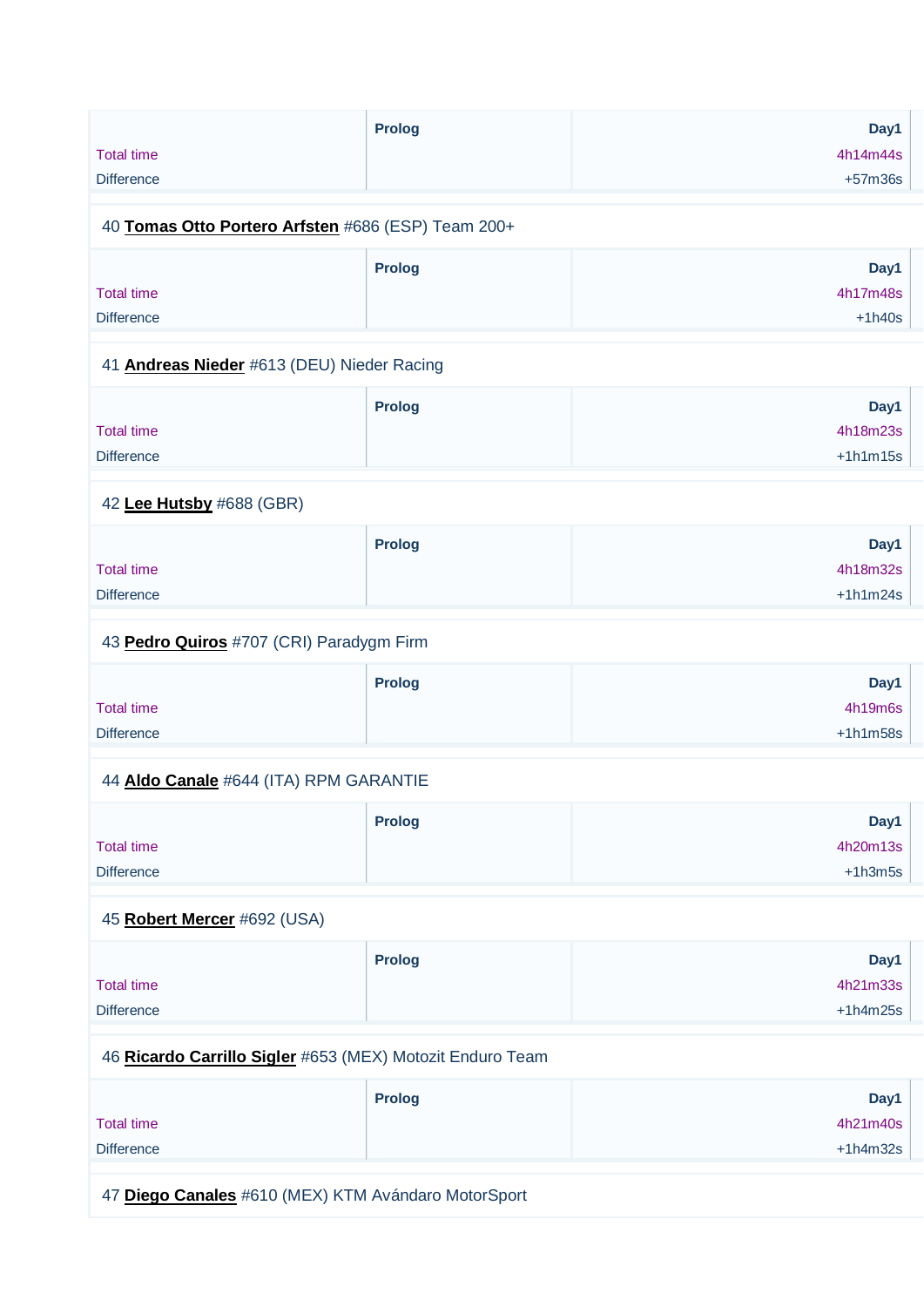|                                                        | <b>Prolog</b> | Day1        |
|--------------------------------------------------------|---------------|-------------|
| <b>Total time</b>                                      |               | 4h21m54s    |
| <b>Difference</b>                                      |               | $+1h4m46s$  |
|                                                        |               |             |
| 48 Joanna Paluch #635 (POL)                            |               |             |
|                                                        | <b>Prolog</b> | Day1        |
| <b>Total time</b>                                      |               | 4h22m20s    |
| <b>Difference</b>                                      |               | $+1h5m12s$  |
| 49 Elias Polos Fayad #604 (MEX) Motoclub Alpina Mexico |               |             |
|                                                        | <b>Prolog</b> | Day1        |
| <b>Total time</b>                                      |               | 4h24m18s    |
| <b>Difference</b>                                      |               | $+1h7m10s$  |
| 50 Jakob Dessecker #702 (DEU) Dignition Racing Team    |               |             |
|                                                        | <b>Prolog</b> | Day1        |
| <b>Total time</b>                                      |               | 4h25m24s    |
| <b>Difference</b>                                      |               | $+1h8m16s$  |
| 51 Götz Jaeger #655 (DEU) Dignition Racing Team        |               |             |
|                                                        | <b>Prolog</b> | Day1        |
| <b>Total time</b>                                      |               | 4h26m13s    |
| <b>Difference</b>                                      |               | $+1h9m5s$   |
| 52 Hector Esteban Berra #623 (MEX) Motozit Enduro Team |               |             |
|                                                        | <b>Prolog</b> | Day1        |
| <b>Total time</b>                                      |               | 4h26m38s    |
| <b>Difference</b>                                      |               | $+1h9m30s$  |
| 53 Ruben Rollon #619 (ESP) Motosur                     |               |             |
|                                                        | <b>Prolog</b> | Day1        |
| <b>Total time</b>                                      |               | 4h28m19s    |
| <b>Difference</b>                                      |               | $+1h11m11s$ |
| 54 Hart Victor #677 (SGP) Rocx Enduro Moto Maniacs     |               |             |
|                                                        | <b>Prolog</b> | Day1        |
| <b>Total time</b>                                      |               | 4h31m14s    |
| <b>Difference</b>                                      |               | $+1h14m6s$  |
|                                                        |               |             |

55 **[Torsten Schafft](https://www.redbullromaniacs.com/for-competitors/profile/?e=rbr2019&b=671)** #671 (DEU) Greenduro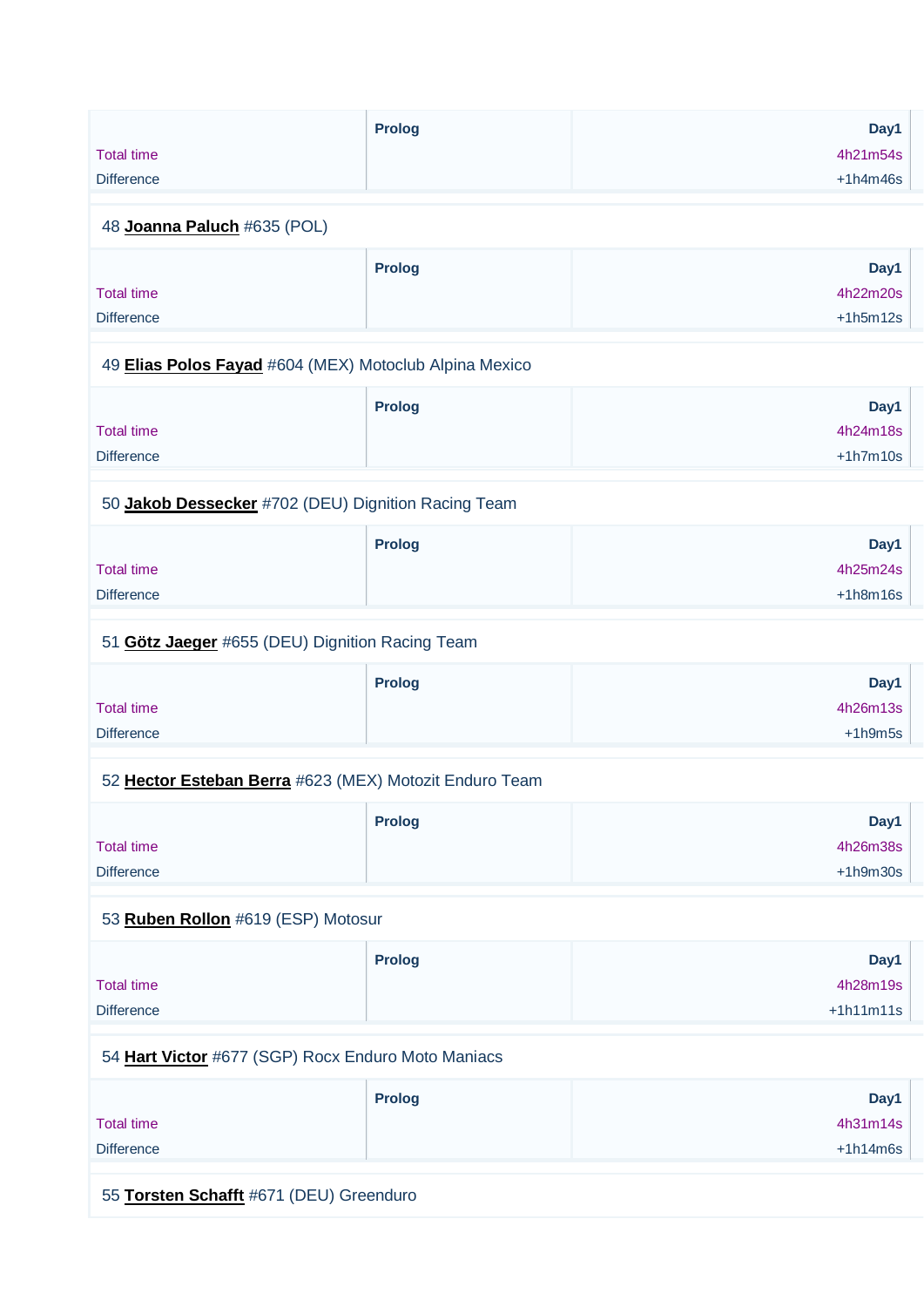| <b>Total time</b><br><b>Difference</b> | <b>Prolog</b>                     | Day1<br>4h31m29s<br>$+1h14m21s$ |
|----------------------------------------|-----------------------------------|---------------------------------|
| 56 Ulrich Kraemer #670 (DEU) Greenduro |                                   |                                 |
| <b>Total time</b><br><b>Difference</b> | <b>Prolog</b>                     | Day1<br>4h33m4s<br>$+1h15m56s$  |
| 57 Chris Macauley #705 (GBR)           |                                   |                                 |
|                                        | <b>Contract Contract Contract</b> | . .                             |

|                   | <b>Prolog</b> | Day1        |
|-------------------|---------------|-------------|
| <b>Total time</b> |               | 4h34m47s    |
| <b>Difference</b> |               | $+1h17m39s$ |
|                   |               |             |

#### 58 **[Nick Redpath](https://www.redbullromaniacs.com/for-competitors/profile/?e=rbr2019&b=665)** #665 (GBR)

|                   | <b>Prolog</b> | Day1        |
|-------------------|---------------|-------------|
| <b>Total time</b> |               | 4h35m47s    |
| <b>Difference</b> |               | $+1h18m39s$ |

#### 59 **[Mica Sella](https://www.redbullromaniacs.com/for-competitors/profile/?e=rbr2019&b=691)** #691 (ISR) sella racing

|                   | <b>Prolog</b> | Day1        |
|-------------------|---------------|-------------|
| <b>Total time</b> |               | 4h39m30s    |
| <b>Difference</b> |               | $+1h22m22s$ |

# 60 **[Klaus Dieter Mueller](https://www.redbullromaniacs.com/for-competitors/profile/?e=rbr2019&b=630)** #630 (DEU) Racing Event Technik

|                   | <b>Prolog</b> | Day1        |
|-------------------|---------------|-------------|
| <b>Total time</b> |               | 4h42m39s    |
| <b>Difference</b> |               | $+1h25m31s$ |

# 61 **[Adam Baker](https://www.redbullromaniacs.com/for-competitors/profile/?e=rbr2019&b=615)** #615 (DEU) Nieder Racing

|                   | <b>Prolog</b> | Day1        |
|-------------------|---------------|-------------|
| <b>Total time</b> |               | 4h46m19s    |
| <b>Difference</b> |               | $+1h29m11s$ |

# 62 **[Rene Endres](https://www.redbullromaniacs.com/for-competitors/profile/?e=rbr2019&b=612)** #612 (DEU)

|                   | <b>Prolog</b> | Day1        |
|-------------------|---------------|-------------|
| <b>Total time</b> |               | 4h46m22s    |
| <b>Difference</b> |               | $+1h29m14s$ |

63 **[Markus Stebler](https://www.redbullromaniacs.com/for-competitors/profile/?e=rbr2019&b=681)** #681 (CHE) Enduro Team Maroc.ch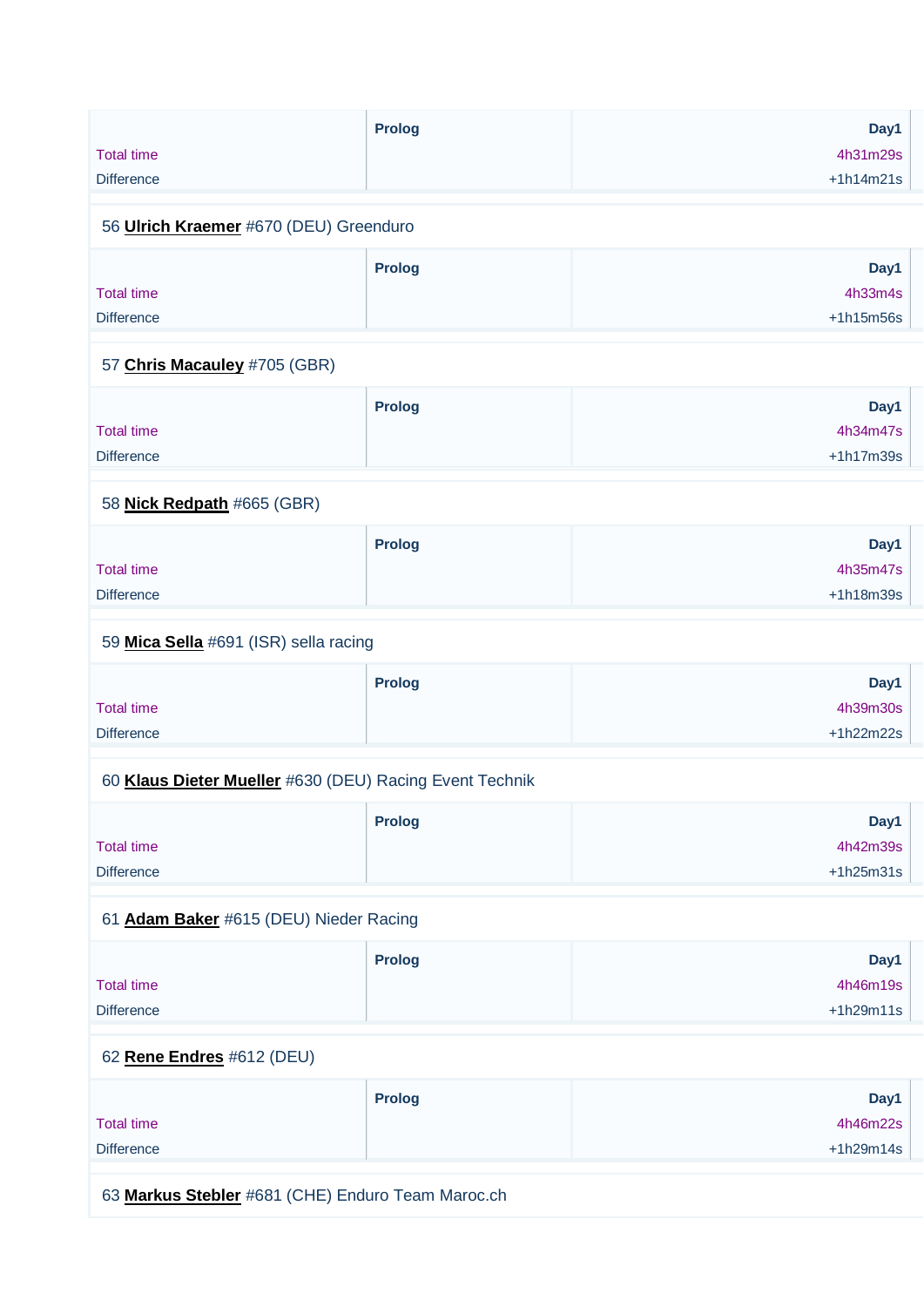| <b>Total time</b><br><b>Difference</b>                            | <b>Prolog</b> | Day1<br>4h50m58s<br>$+1h33m50s$ |
|-------------------------------------------------------------------|---------------|---------------------------------|
| 64 <b>Isaac Garcia Ponce</b> #627 (MEX) Motozit Enduro Team       |               |                                 |
| <b>Total time</b><br><b>Difference</b>                            | <b>Prolog</b> | Day1<br>4h52m17s<br>$+1h35m9s$  |
| 65 Christian Schunke #674 (DEU) Ralley Racing Team Scheer/KTM Rau |               |                                 |
| <b>Total time</b><br><b>Difference</b>                            | <b>Prolog</b> | Day1<br>4h53m9s<br>$+1h36m1s$   |
| 66 Robert Ballard #640 (GBR) Prestige Worldwide                   |               |                                 |
| <b>Total time</b><br><b>Difference</b>                            | Prolog        | Day1<br>4h54m<br>+1h36m52s      |
| 67 Martin Meck #676 (DEU) Team Enduro Koch / Enduro Schlauch      |               |                                 |
| <b>Total time</b><br><b>Difference</b>                            | <b>Prolog</b> | Day1<br>4h54m13s<br>$+1h37m5s$  |
| 68 Tony Cave #650 (GBR) Cave                                      |               |                                 |
| <b>Total time</b><br><b>Difference</b>                            | <b>Prolog</b> | Day1<br>4h55m15s<br>$+1h38m7s$  |
| 69 Domenic Dercole #700 (AUS) Domaniacs 2019                      |               |                                 |
| <b>Total time</b><br><b>Difference</b>                            | <b>Prolog</b> | Day1<br>4h57m47s<br>+1h40m39s   |
| 70 Victor Otalora #648 (MEX) Team Cisneros                        |               |                                 |
| <b>Total time</b><br><b>Difference</b>                            | <b>Prolog</b> | Day1<br>4h58m8s<br>$+1h41m$     |

71 **[Eoin Oheochaidh](https://www.redbullromaniacs.com/for-competitors/profile/?e=rbr2019&b=646)** #646 (IRL)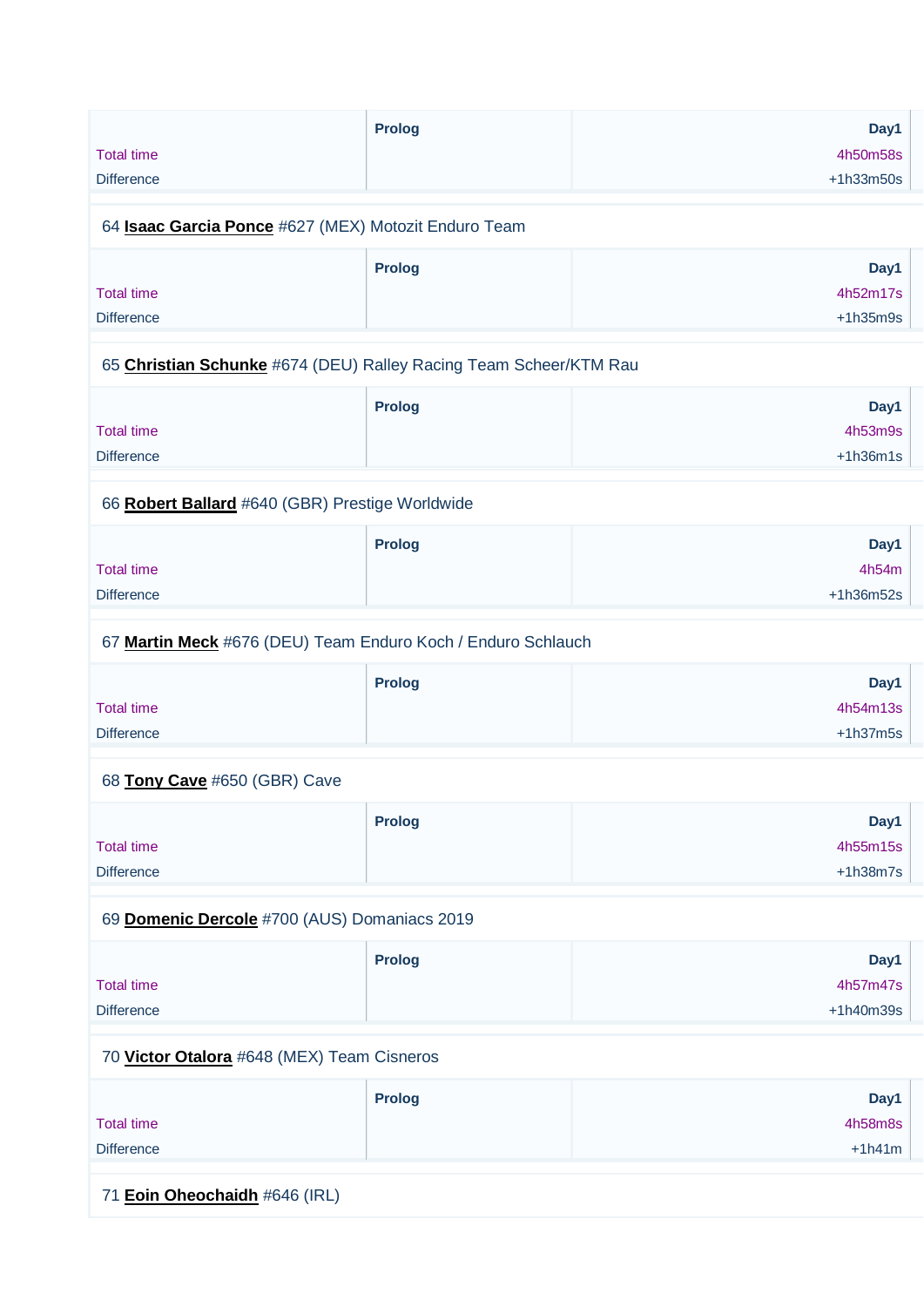|                   | <b>Prolog</b> | Day1        |
|-------------------|---------------|-------------|
| <b>Total time</b> |               | 5h2m41s     |
| <b>Difference</b> |               | $+1h45m33s$ |
|                   |               |             |

#### 72 **[Scott Roberts](https://www.redbullromaniacs.com/for-competitors/profile/?e=rbr2019&b=633)** #633 (GBR) Ks vehicle solutions ltd /Lee Walters Or

|                   | <b>Prolog</b> | Day1        |
|-------------------|---------------|-------------|
| <b>Total time</b> |               | 5h4m28s     |
| <b>Difference</b> |               | $+1h47m20s$ |
|                   |               |             |

#### 73 **[Firmin Mourino](https://www.redbullromaniacs.com/for-competitors/profile/?e=rbr2019&b=622)** #622 (FRA) Sport Camps France

|                   | <b>Prolog</b> | Day1        |
|-------------------|---------------|-------------|
| <b>Total time</b> |               | 5h6m3s      |
| <b>Difference</b> |               | $+1h48m55s$ |
|                   |               |             |

# 74 **[Ernesto Cisneros](https://www.redbullromaniacs.com/for-competitors/profile/?e=rbr2019&b=601)** #601 (MEX) Team Cisneros

|                   | <b>Prolog</b> | Day1        |
|-------------------|---------------|-------------|
| <b>Total time</b> |               | 5h7m7s      |
| <b>Difference</b> |               | $+1h49m59s$ |

#### 75 **[Joshua Devine](https://www.redbullromaniacs.com/for-competitors/profile/?e=rbr2019&b=690)** #690 (AUS) JDR-SPAX-MRW

|                   | <b>Prolog</b> | Day1        |
|-------------------|---------------|-------------|
| <b>Total time</b> |               | 5h9m28s     |
| <b>Difference</b> |               | $+1h52m20s$ |

#### 76 **[Leni Binder](https://www.redbullromaniacs.com/for-competitors/profile/?e=rbr2019&b=624)** #624 (ROU) RedRoo Adventures

|                   | <b>Prolog</b> | Day1       |
|-------------------|---------------|------------|
| <b>Total time</b> |               | 5h15m10s   |
| <b>Difference</b> |               | $+1h58m2s$ |

#### 77 **[David Khmiadashvili](https://www.redbullromaniacs.com/for-competitors/profile/?e=rbr2019&b=697)** #697 (GEO) HUSKY.GE

|                   | <b>Prolog</b> | Day1       |
|-------------------|---------------|------------|
| <b>Total time</b> |               | 5h15m14s   |
| <b>Difference</b> |               | $+1h58m6s$ |

#### 78 **[Rene Schubach](https://www.redbullromaniacs.com/for-competitors/profile/?e=rbr2019&b=698)** #698 (DEU) Team Hector Hamburg

|                   | <b>Prolog</b> | Day1       |
|-------------------|---------------|------------|
| <b>Total time</b> |               | 5h19m38s   |
| <b>Difference</b> |               | $+2h2m30s$ |

79 **[Luc Courty](https://www.redbullromaniacs.com/for-competitors/profile/?e=rbr2019&b=649)** #649 (FRA) Sport Camps France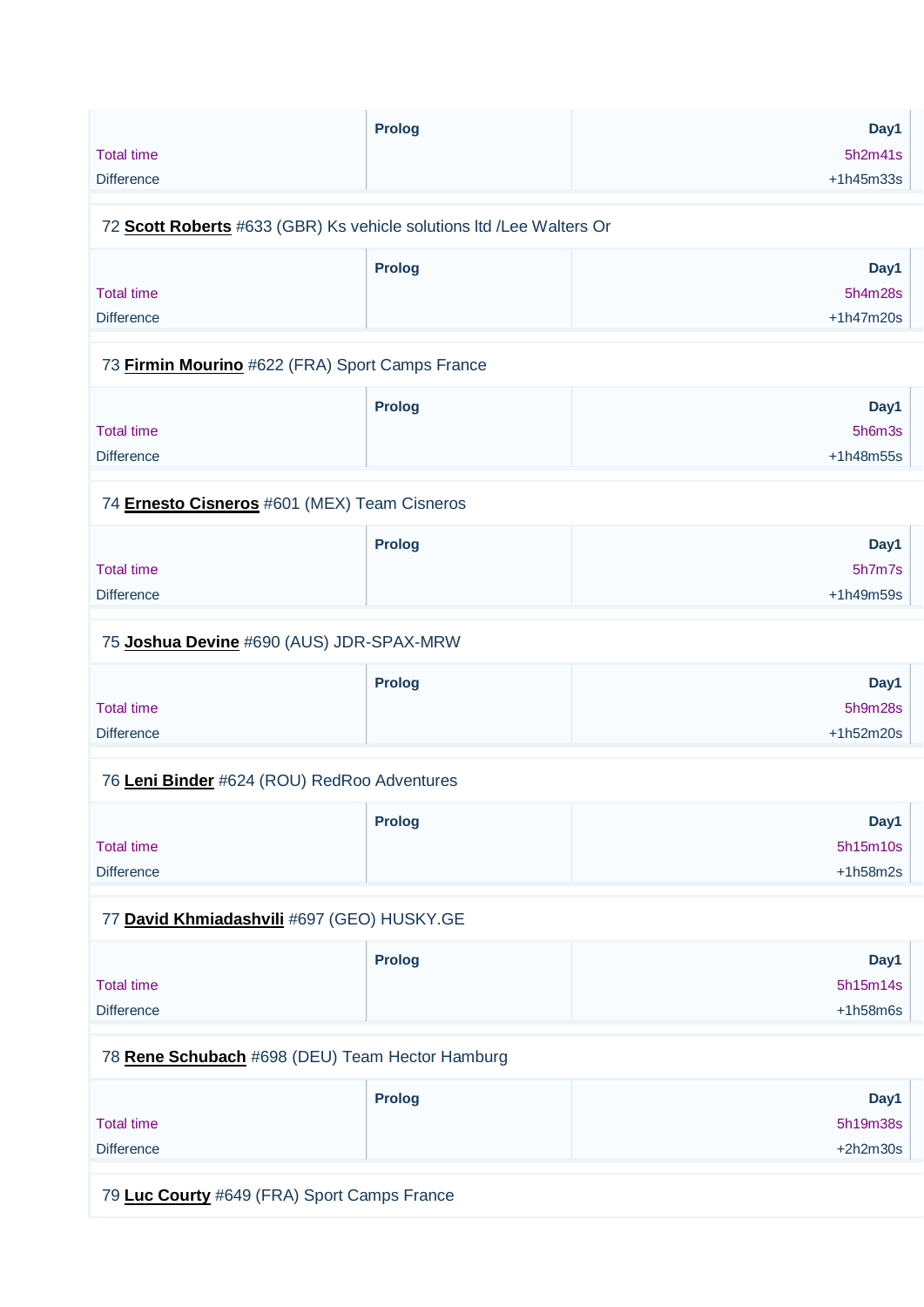|                                           | <b>Prolog</b> | Day1       |
|-------------------------------------------|---------------|------------|
| <b>Total time</b>                         |               | 5h19m57s   |
| <b>Difference</b>                         |               | $+2h2m49s$ |
| 80 Dominic Coleman #605 (GBR) Eurotek KTM |               |            |
|                                           |               |            |

|                   | <b>Prolog</b> | Day1       |
|-------------------|---------------|------------|
| <b>Total time</b> |               | 5h22m40s   |
| <b>Difference</b> |               | $+2h5m32s$ |
|                   |               |            |

#### 81 **[Brenden Murphy](https://www.redbullromaniacs.com/for-competitors/profile/?e=rbr2019&b=664)** #664 (AUS) 3M Flatty

|                   | <b>Prolog</b> | Day1        |
|-------------------|---------------|-------------|
| <b>Total time</b> |               | 5h28m51s    |
| <b>Difference</b> |               | $+2h11m43s$ |
|                   |               |             |

#### 82 **[Andrew Steele](https://www.redbullromaniacs.com/for-competitors/profile/?e=rbr2019&b=621)** #621 (GBR) lee walters ort

|                   | <b>Prolog</b> | Day1        |
|-------------------|---------------|-------------|
| <b>Total time</b> |               | 5h38m28s    |
| <b>Difference</b> |               | $+2h21m20s$ |

#### 83 **[Ryan Ostrikoff](https://www.redbullromaniacs.com/for-competitors/profile/?e=rbr2019&b=672)** #672 (CAN) Bule Dirt Bikers

|                   | <b>Prolog</b> | Day1        |
|-------------------|---------------|-------------|
| <b>Total time</b> |               | 5h38m45s    |
| <b>Difference</b> |               | $+2h21m37s$ |

#### 84 **[Geir Ove Tjensli Foss](https://www.redbullromaniacs.com/for-competitors/profile/?e=rbr2019&b=685)** #685 (NOR) Team Askim MC Norway

|                   | <b>Prolog</b> | Day1        |
|-------------------|---------------|-------------|
| <b>Total time</b> |               | 5h39m25s    |
| <b>Difference</b> |               | $+2h22m17s$ |

# 85 **[Stephan Helm](https://www.redbullromaniacs.com/for-competitors/profile/?e=rbr2019&b=703)** #703 (DEU) Reifen Helm

|                   | <b>Prolog</b> | Day1        |
|-------------------|---------------|-------------|
| <b>Total time</b> |               | 5h39m40s    |
| <b>Difference</b> |               | $+2h22m32s$ |

#### 86 **[Jan Thundercliffe](https://www.redbullromaniacs.com/for-competitors/profile/?e=rbr2019&b=667)** #667 (GBR) Grindale Woodwork Ltd

|                   | <b>Prolog</b> | Day1        |
|-------------------|---------------|-------------|
| <b>Total time</b> |               | 5h54m40s    |
| <b>Difference</b> |               | $+2h37m32s$ |

87 **[Charles Smith](https://www.redbullromaniacs.com/for-competitors/profile/?e=rbr2019&b=634)** #634 (GBR) Blackcastle racing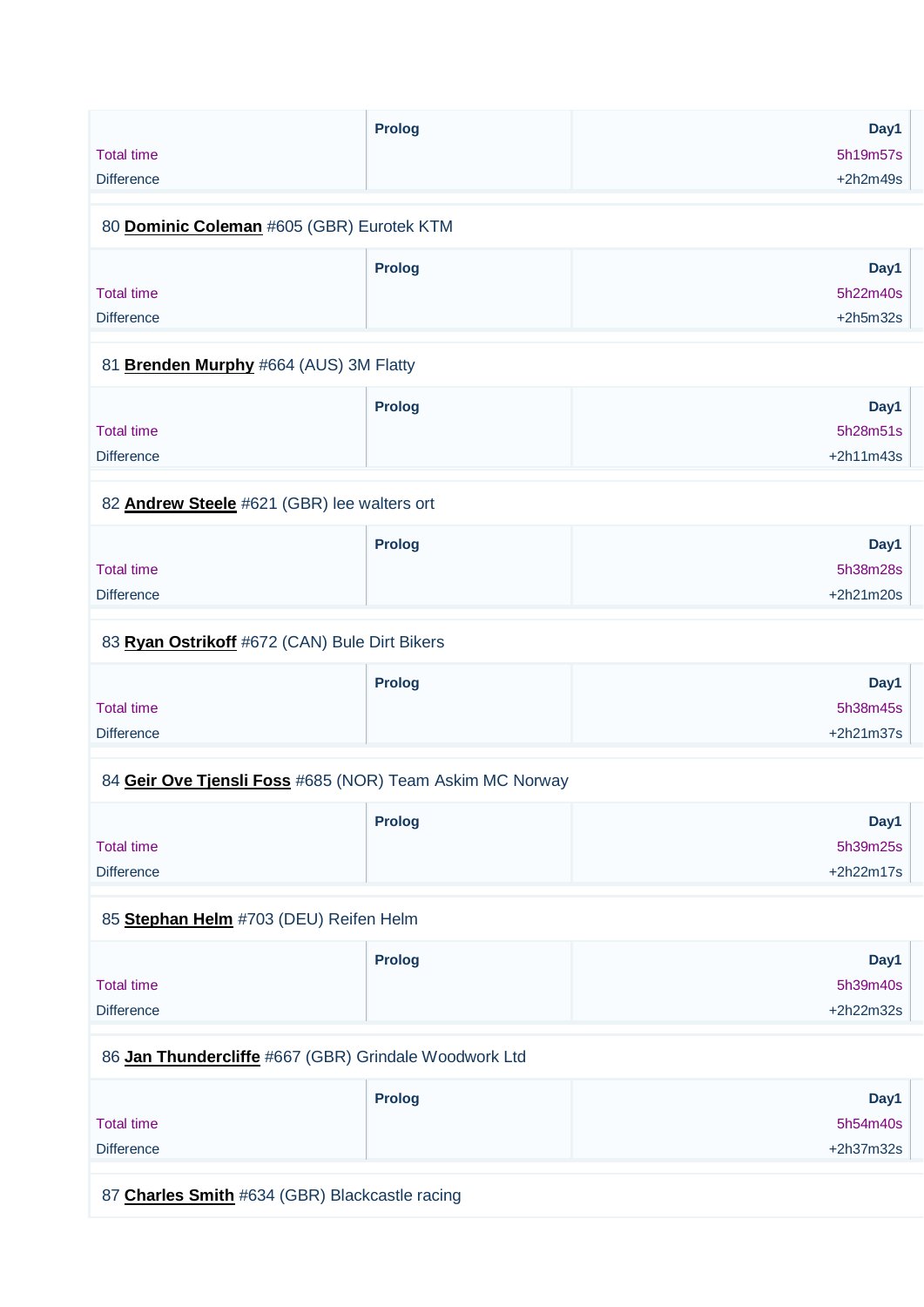|                                                  | <b>Prolog</b> | Day1        |
|--------------------------------------------------|---------------|-------------|
| <b>Total time</b>                                |               | 6h4m22s     |
| <b>Difference</b>                                |               | $+2h47m14s$ |
|                                                  |               |             |
| 88 Kurt Morelli #701 (ARG) Rochman Enduro School |               |             |

|                   | Prolog | Day1        |
|-------------------|--------|-------------|
| <b>Total time</b> |        | 6h4m24s     |
| <b>Difference</b> |        | $+2h47m16s$ |
|                   |        |             |

# 89 **[David Gibson](https://www.redbullromaniacs.com/for-competitors/profile/?e=rbr2019&b=628)** #628 (GBR) Jb racing

|                   | <b>Prolog</b> | Day1        |
|-------------------|---------------|-------------|
| <b>Total time</b> |               | 6h29m56s    |
| <b>Difference</b> |               | $+3h12m48s$ |
|                   |               |             |

# 90 **[Juan Tonda](https://www.redbullromaniacs.com/for-competitors/profile/?e=rbr2019&b=642)** #642 (ESP) Team 200+

|                   | <b>Prolog</b> | Day1        |
|-------------------|---------------|-------------|
| <b>Total time</b> |               | 6h43m       |
| <b>Difference</b> |               | $+3h25m52s$ |

# 91 **[Derek Gulbrandsen](https://www.redbullromaniacs.com/for-competitors/profile/?e=rbr2019&b=706)** #706 (GBR)

|                   | <b>Prolog</b> | Day1        |
|-------------------|---------------|-------------|
| <b>Total time</b> |               | 7h15m       |
| <b>Difference</b> |               | $+3h57m52s$ |

# 92 **[Scott Winton](https://www.redbullromaniacs.com/for-competitors/profile/?e=rbr2019&b=662)** #662 (GBR)

|                   | <b>Prolog</b> | Day1       |
|-------------------|---------------|------------|
| <b>Total time</b> |               | 7h19m20s   |
| <b>Difference</b> |               | $+4h2m12s$ |

# 93 **[Stephen Thorne](https://www.redbullromaniacs.com/for-competitors/profile/?e=rbr2019&b=639)** #639 (CAN) Bule Dirt Bikers

|                   | <b>Prolog</b> | Day1       |
|-------------------|---------------|------------|
| <b>Total time</b> |               | 7h47m14s   |
| <b>Difference</b> |               | $+4h30m6s$ |
| AB <sub>1</sub>   |               |            |

# 94 **[Christopher Withers](https://www.redbullromaniacs.com/for-competitors/profile/?e=rbr2019&b=620)** #620 (AUS) Big Boys DO cry

|                   | <b>Prolog</b> | Day1        |
|-------------------|---------------|-------------|
| Total time        |               | 10h33m42s   |
| <b>Difference</b> |               | $+7h16m34s$ |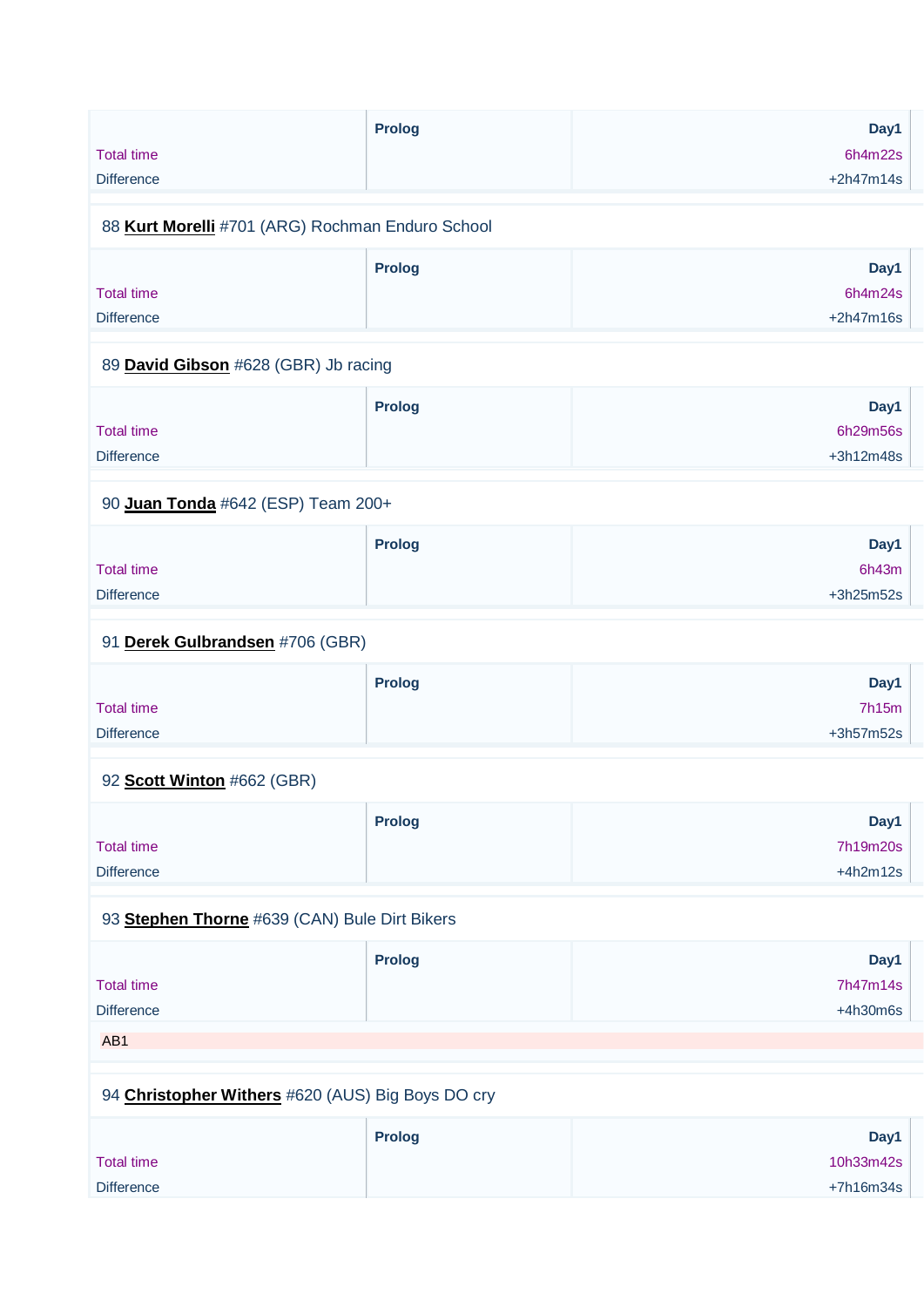# AB1 95 **[Andrew Donnelly](https://www.redbullromaniacs.com/for-competitors/profile/?e=rbr2019&b=663)** #663 (AUS) Braxton Capital Total time **Difference Prolog Day1** 12h3m23s +8h46m15s AB1 96 **[Tommi Suhonen](https://www.redbullromaniacs.com/for-competitors/profile/?e=rbr2019&b=699)** #699 (FIN)

|                   | <b>Prolog</b> | Day1       |
|-------------------|---------------|------------|
| <b>Total time</b> |               | 12h5m10s   |
| <b>Difference</b> |               | $+8h48m2s$ |
|                   |               |            |
| AB <sub>1</sub>   |               |            |

# 97 **[Jobe Urquhart](https://www.redbullromaniacs.com/for-competitors/profile/?e=rbr2019&b=708)** #708 (GBR)

|                   | <b>Prolog</b> | Day1       |
|-------------------|---------------|------------|
| <b>Total time</b> |               | 12h5m17s   |
| <b>Difference</b> |               | $+8h48m9s$ |
| AB <sub>1</sub>   |               |            |

# 98 **[Stuart Yaxley](https://www.redbullromaniacs.com/for-competitors/profile/?e=rbr2019&b=659)** #659 (GBR) Prestige worldwide

|                   | <b>Prolog</b> | Day1       |
|-------------------|---------------|------------|
| <b>Total time</b> |               | 14h14m30s  |
| <b>Difference</b> |               | +10h57m22s |
|                   |               |            |
| AB <sub>1</sub>   |               |            |

### 99 **[Jason Clarke](https://www.redbullromaniacs.com/for-competitors/profile/?e=rbr2019&b=687)** #687 (GBR)

|                   | <b>Prolog</b> | Day1        |
|-------------------|---------------|-------------|
| <b>Total time</b> |               | 15h20m38s   |
| <b>Difference</b> |               | $+12h3m30s$ |
| AB <sub>1</sub>   |               |             |

#### 100 **[Paul Shone](https://www.redbullromaniacs.com/for-competitors/profile/?e=rbr2019&b=673)** #673 (GBR) Bule Dirt Bikers

|                   | <b>Prolog</b> | Day1       |
|-------------------|---------------|------------|
| <b>Total time</b> |               | 15h55m     |
| <b>Difference</b> |               | +12h37m52s |
| AB1               |               |            |